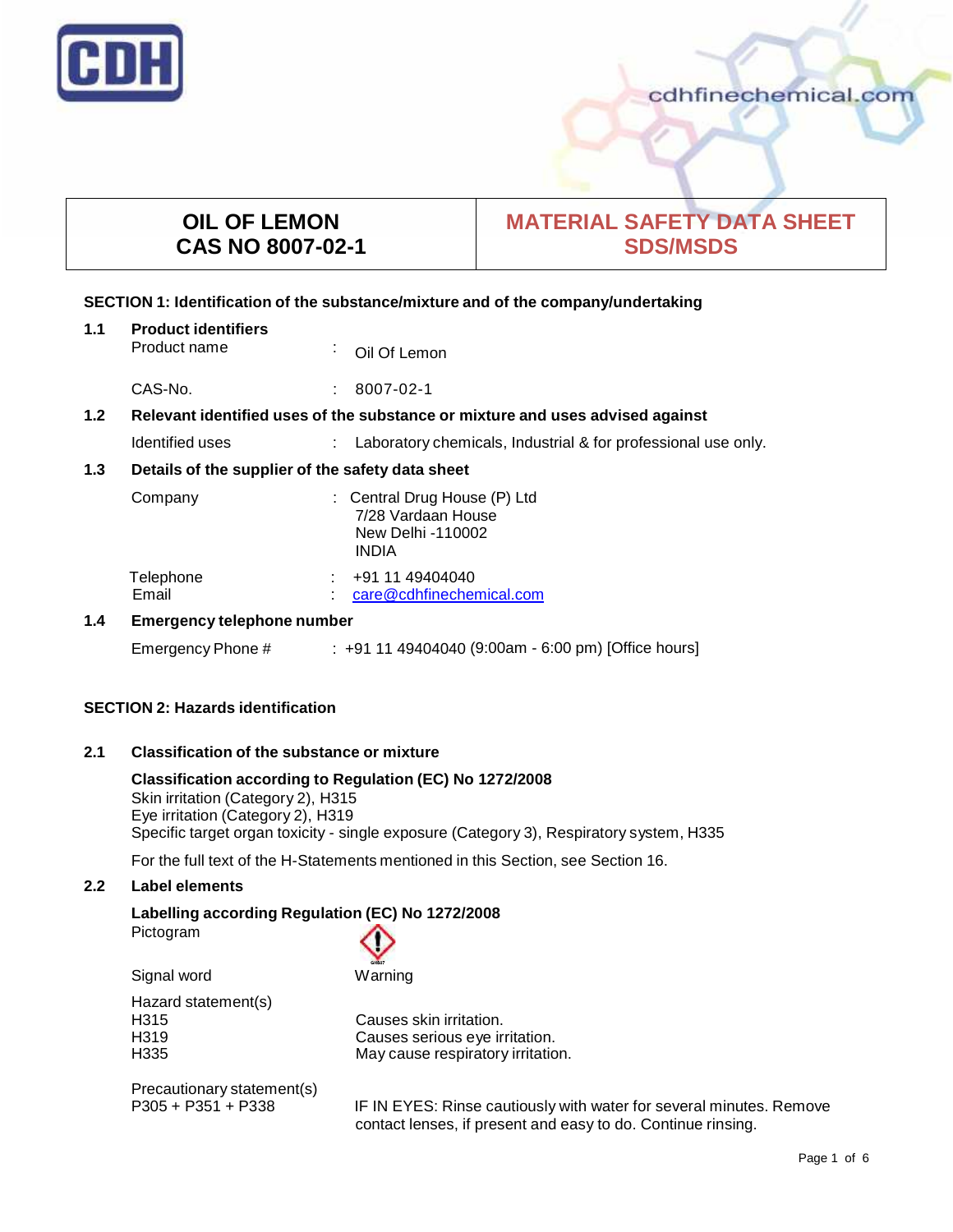| Supplemental Hazard | none |
|---------------------|------|
| <b>Statements</b>   |      |

#### **2.3 Other hazards**

This substance/mixture contains no components considered to be either persistent, bioaccumulative and toxic (PBT), or very persistent and very bioaccumulative (vPvB) at levels of 0.1% or higher.

#### **SECTION 3: Composition/information on ingredients**

# **3.1 Substances**

 $: 8007 - 02 - 1$ 

## **Hazardous ingredients according to Regulation (EC) No 1272/2008** Component Classification Concentration

| Oils, lemongrass |           |  |
|------------------|-----------|--|
| CAS-No.          | 8007-02-1 |  |

Skin Irrit. 2; Eye Irrit. 2; STOT SE 3; H315, H319, H335  $\leq$  100 %

For the full text of the H-Statements mentioned in this Section, see Section 16.

## **SECTION 4: First aid measures**

#### **4.1 Description of first aid measures**

#### **General advice**

Consult a physician. Show this safety data sheet to the doctor in attendance.

#### **If inhaled**

If breathed in, move person into fresh air. If not breathing, give artificial respiration. Consult a physician.

#### **In case of skin contact**

Wash off with soap and plenty of water. Consult a physician.

#### **In case of eye contact**

Rinse thoroughly with plenty of water for at least 15 minutes and consult a physician.

#### **If swallowed**

Do NOT induce vomiting. Never give anything by mouth to an unconscious person. Rinse mouth with water. Consult a physician.

#### **4.2 Most important symptoms and effects, both acute and delayed** The most important known symptoms and effects are described in the labelling (see section 2.2) and/or in

section 11

## **4.3 Indication of any immediate medical attention and special treatment needed** No data available

#### **SECTION 5: Firefighting measures**

## **5.1 Extinguishing media**

## **Suitable extinguishing media** Use water spray, alcohol-resistant foam, dry chemical or carbon dioxide.

## **5.2 Special hazards arising from the substance ormixture**

#### **5.3 Advice for firefighters**

Wear self-contained breathing apparatus for firefighting if necessary.

## **5.4 Further information**

Use water spray to cool unopened containers.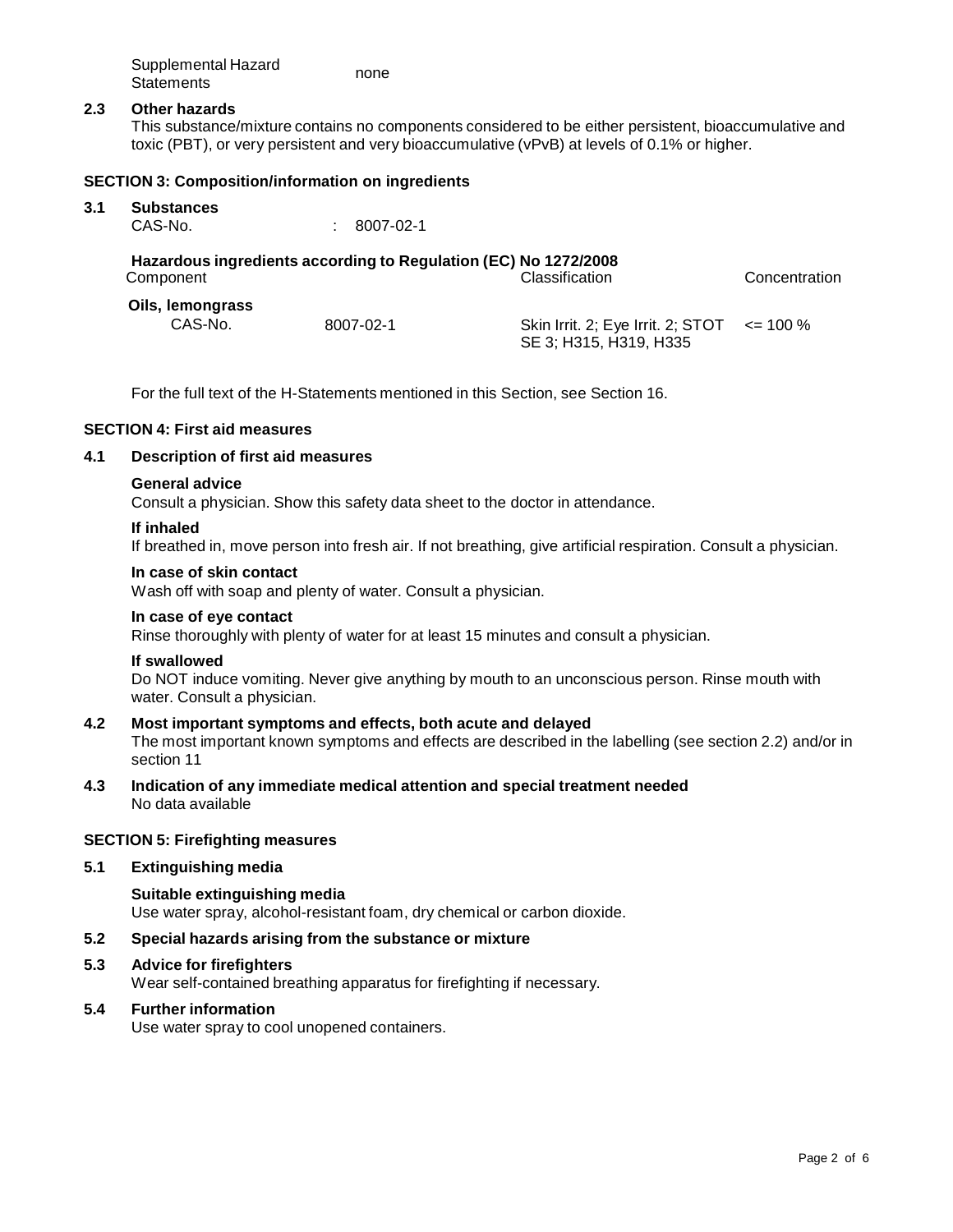## **SECTION 6: Accidental release measures**

## **6.1 Personal precautions, protective equipment and emergency procedures**

Use personal protective equipment. Avoid breathing vapours, mist or gas. Ensure adequate ventilation. Remove all sources of ignition. Evacuate personnel to safe areas. Beware of vapours accumulating to form explosive concentrations. Vapours can accumulate in low areas. For personal protection see section 8.

#### **6.2 Environmental precautions**

Prevent further leakage or spillage if safe to do so. Do not let product enter drains.

#### **6.3 Methods and materials for containment and cleaning up**

Contain spillage, and then collect with an electrically protected vacuum cleaner or by wet-brushing and place in container for disposal according to local regulations (see section 13). Keep in suitable, closed containers for disposal.

## **6.4 Reference to other sections**

For disposal see section 13.

## **SECTION 7: Handling and storage**

## **7.1 Precautions for safe handling**

Avoid contact with skin and eyes. Avoid inhalation of vapour or mist. Keep away from sources of ignition - No smoking.Take measures to prevent the build up of electrostatic charge.

For precautions see section 2.2.

**7.2 Conditions for safe storage, including any incompatibilities** Store in cool place. Keep container tightly closed in a dry and well-ventilated place. Storage class (TRGS 510): Combustible liquids

#### **7.3 Specific end use(s)**

Apart from the uses mentioned in section 1.2 no other specific uses are stipulated

#### **SECTION 8: Exposure controls/personal protection**

#### **8.1 Control parameters**

#### **8.2 Exposure controls**

#### **Appropriate engineering controls**

Handle in accordance with good industrial hygiene and safety practice. Wash hands before breaks and at the end of workday.

#### **Personal protective equipment**

#### **Eye/face protection**

Safety glasses with side-shields conforming to EN166 Use equipment for eye protection tested and approved under appropriate government standards such as NIOSH (US) or EN 166(EU).

#### **Skin protection**

Handle with gloves. Gloves must be inspected prior to use. Use proper glove removal technique (without touching glove's outer surface) to avoid skin contact with this product. Dispose of contaminated gloves after use in accordance with applicable laws and good laboratory practices. Wash and dry hands.

#### **Body Protection**

Impervious clothing, The type of protective equipment must be selected according to the concentration and amount of the dangerous substance at the specific workplace.

#### **Respiratory protection**

Where risk assessment shows air-purifying respirators are appropriate use (US) or type ABEK (EN 14387) respirator cartridges as a backup to enginee protection, use a full-face supplied air respirator. Use respirators and components tested and approved under appropriate government standards such as NIOSH (US) or CEN (EU).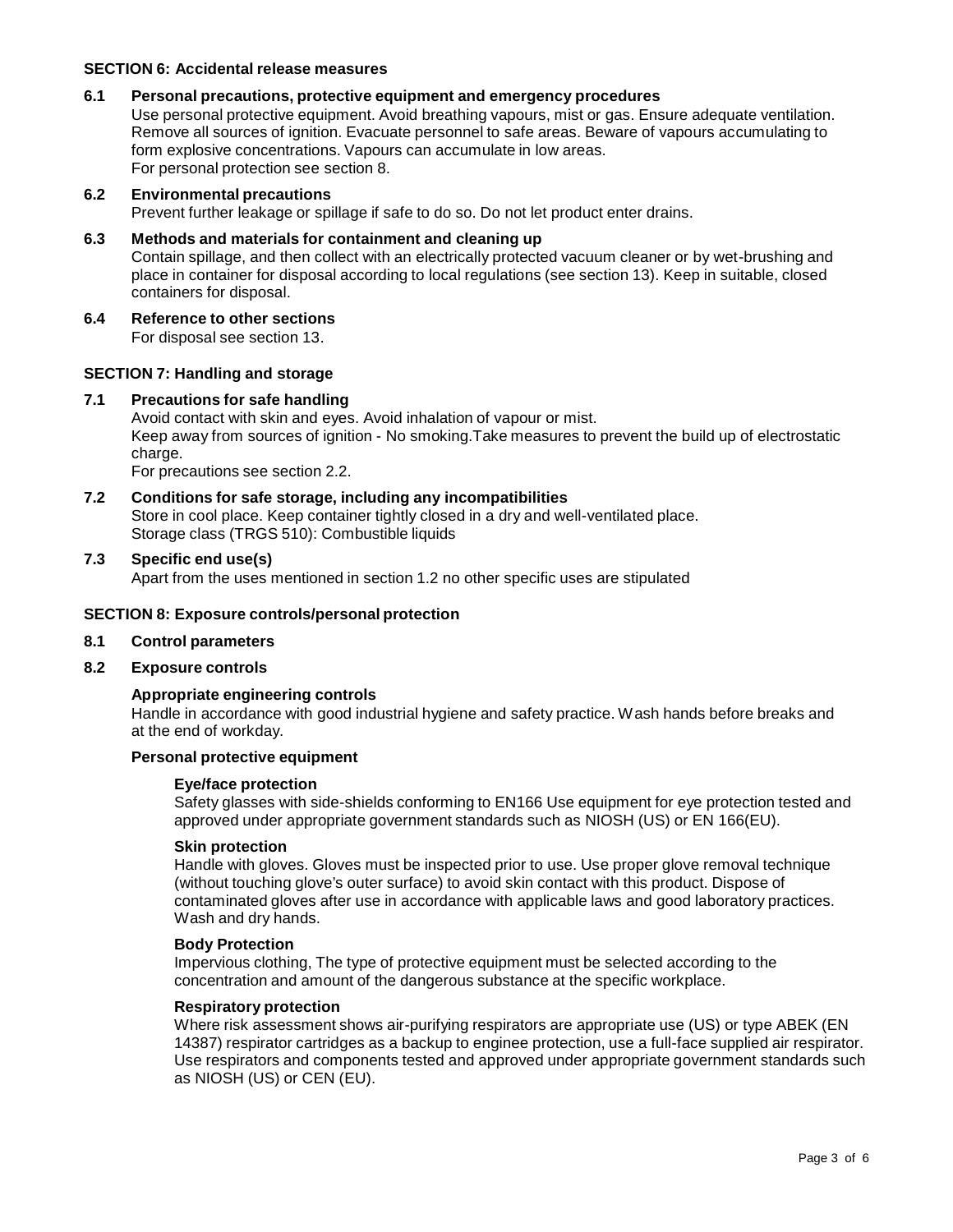## **Control of environmental exposure**

Prevent further leakage or spillage if safe to do so. Do not let product enter drains.

## **SECTION 9: Physical and chemical properties**

## **9.1 Information on basic physical and chemical properties**

| a)  | Appearance                                         | Form: liquid       |
|-----|----------------------------------------------------|--------------------|
| b)  | Odour                                              | No data available  |
| c)  | <b>Odour Threshold</b>                             | No data available  |
| d)  | pH                                                 | No data available  |
| e)  | Melting point/freezing<br>point                    | No data available  |
| f)  | Initial boiling point and<br>boiling range         | No data available  |
| g)  | Flash point                                        | 90 °C - closed cup |
| h)  | Evaporation rate                                   | No data available  |
| i)  | Flammability (solid, gas)                          | No data available  |
| j)  | Upper/lower<br>flammability or<br>explosive limits | No data available  |
| k)  | Vapour pressure                                    | No data available  |
| I)  | Vapour density                                     | No data available  |
| m)  | Relative density                                   | $0.900$ g/cm3      |
| n)  | Water solubility                                   | No data available  |
| O)  | Partition coefficient: n-<br>octanol/water         | No data available  |
| p)  | Auto-ignition<br>temperature                       | No data available  |
| q)  | Decomposition<br>temperature                       | No data available  |
| r)  | Viscosity                                          | No data available  |
| s)  | <b>Explosive properties</b>                        | No data available  |
| t)  | Oxidizing properties                               | No data available  |
| 9.2 | Other safety information<br>No data available      |                    |

## **SECTION 10: Stability and reactivity**

#### **10.1 Reactivity** No data available

- **10.2 Chemical stability** Stable under recommended storage conditions.
- **10.3 Possibility of hazardous reactions** No data available
- **10.4 Conditions to avoid** Heat, flames and sparks.
- **10.5 Incompatible materials** No data available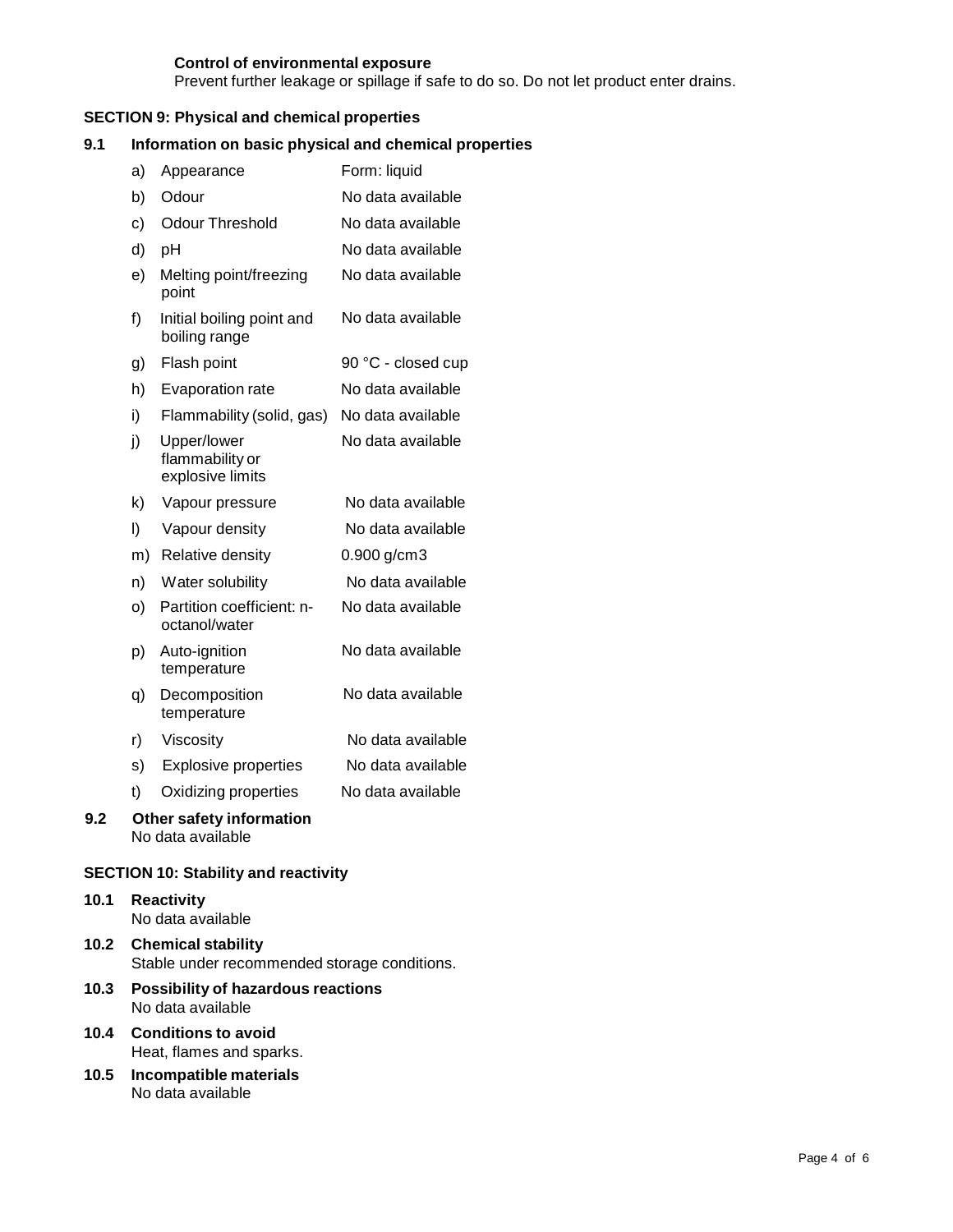### **10.6 Hazardous decomposition products**

Hazardous decomposition products - Nature of decomposition products not known. Other decomposition products - No data available In the event of fire: see section 5

#### **SECTION 11: Toxicological information**

#### **11.1 Information on toxicological effects**

#### **Acute toxicity**

LD50 Oral - Rat - > 5,000 mg/kg(Oils, lemongrass) LD50 Dermal - Rabbit - > 5,000 mg/kg(Oils, lemongrass)

#### **Skin corrosion/irritation**

Skin - Rabbit(Oils, lemongrass) Result: Skin irritation

## **Serious eye damage/eye irritation**

No data available(Oils, lemongrass)

#### **Respiratory orskin sensitisation**

No data available(Oils, lemongrass)

#### **Germ cell mutagenicity**

No data available(Oils, lemongrass)

#### **Carcinogenicity**

IARC: No component of this product present at levels greater than or equal to 0.1% is identified as probable, possible or confirmed human carcinogen by IARC.

#### **Reproductive toxicity**

No data available(Oils, lemongrass)

## **Specific target organ toxicity - single exposure**

Inhalation - May cause respiratory irritation.(Oils, lemongrass)

### **Specific target organ toxicity - repeated exposure** No data available

# **Aspiration hazard**

No data available(Oils, lemongrass)

#### **Additional Information**

RTECS: Not available

To the best of our knowledge, the chemical, physical, and toxicological properties have not been thoroughly investigated.(Oils, lemongrass)

#### **SECTION 12: Ecological information**

- **12.1 Toxicity** No data available
- **12.2 Persistence and degradability** No data available
- **12.3 Bioaccumulative potential** No data available

## **12.4 Mobility in soil** No data available(Oils, lemongrass)

#### **12.5 Results of PBT and vPvB assessment**

This substance/mixture contains no components considered to be either persistent, bioaccumulative and toxic (PBT), or very persistent and very bioaccumulative (vPvB) at levels of 0.1% or higher.